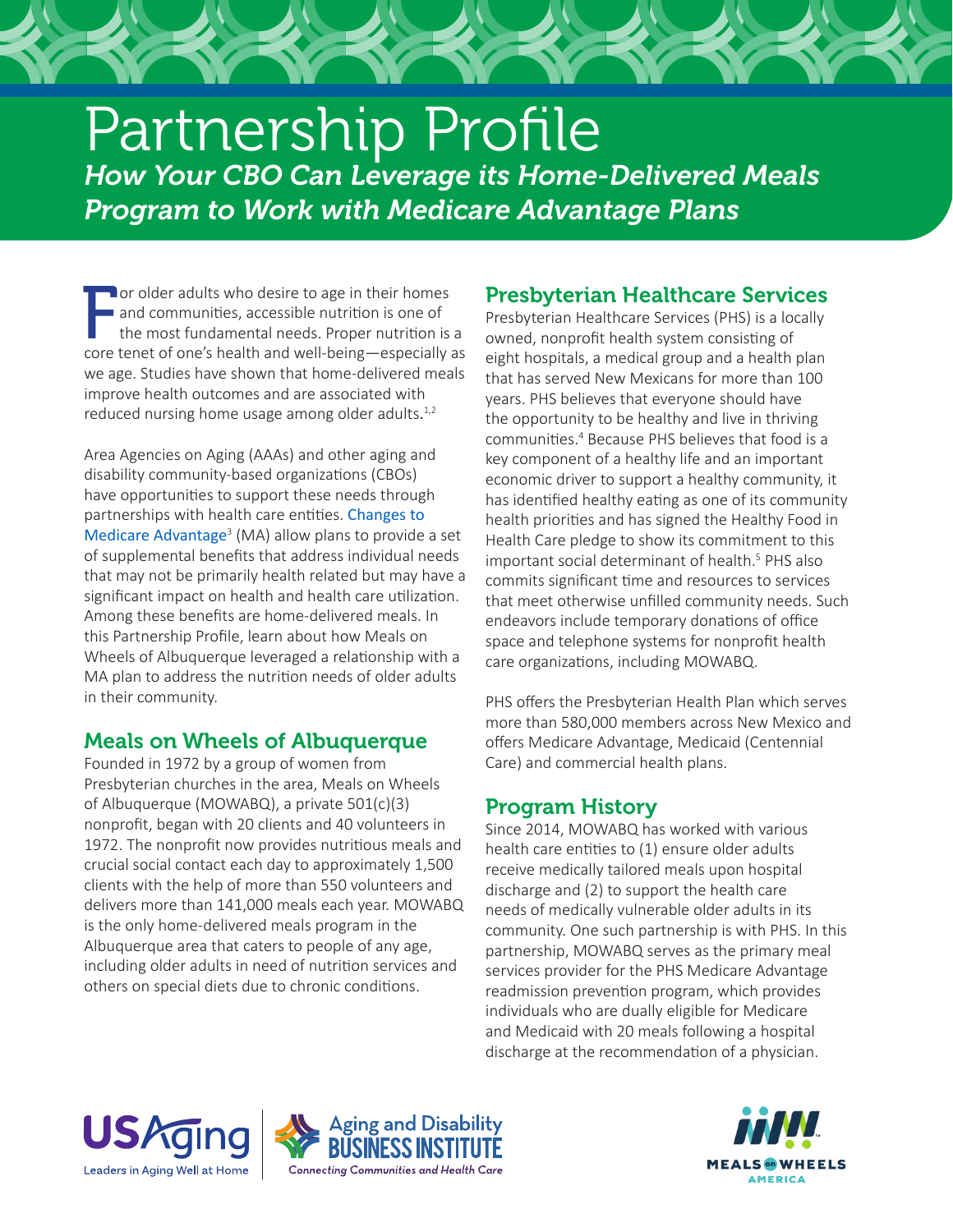MOWABQ is the only program in Albuquerque to serve eight different types of medically tailored diets, aligning well with PHS's focus on combining nutrition and health.

## Meal Benefit Description: Presbyterian Dual Plus

The Presbyterian Dual Plus (HMO D-SNP) is a 2020 Medicare Advantage Special Needs Plan for individuals enrolled in both Medicare and Medicaid. Beneficiaries can receive up to 30 meals delivered to their homes for up to four weeks following a hospital stay. Additionally, members receive a 10 percent discount off the normal price per meal should they choose to continue receiving meal services. The program is uniquely designed to help clients stay healthy and strong while they are recovering from inpatient hospital stays.

### Getting Started

Since 2008, MOWABQ's administrative and kitchen facilities have been located in PHS office space. This proximity makes MOWABQ well-positioned to support the nutrition needs of the PHS patient population. This arrangement has led to a partnership between MOWABQ and PHS that has provided 13,888 meals to 53 clients who would have otherwise gone unserved and has resulted in cost savings for MOWABQ. In 2014, PHS had identified the opportunity to offer Special Needs Plans with a meal benefit and reached out to staff at MOWABQ to support the execution of this vision.<sup>6</sup> This partnership's success has spurred a new collaboration—a COVID-19 response program that provides PHS patients recently diagnosed with COVID-19 and their caregivers with home-delivered lunch and dinner for two weeks—allowing them to safely isolate in their homes.

*"The work that has been done and the successes we've experienced with one another, including our patients, exemplify the true power of relationships."*

> —Valerie Quintana Director, Community and Clinical Linkages Presbyterian Healthcare Services

#### Overcoming Challenges

As with all partnerships, MOWABQ and PHS had to overcome several challenges in their journey to a successful collaboration.

MOWABQ and PHS found it important that stakeholders from each organization—MOWABQ staff at all levels and the PHS clinical care, care management and discharge planning staff—understood the scope of the partnership. This meant ensuring that they knew the basics of the program—the meals benefit, who is eligible and participation requirements. This awareness is critical to ensuring that referrals are made properly, and that clients get the meals they need. Their combined focus on educating staff led to an increase in requests for meals once MOWABQ staff and PHS case workers provided clients with key information about MOWABQ's services.

Speaking of referrals—under the Medicare readmission prevention program, clients can only receive meals based on the recommendation of a PHS physician and, as a result, doctors and case workers play a key role in the program's success. They must be aware of the benefit, help raise awareness among potential beneficiaries and actively support enrollment in the program. PHS and MOWABQ work to ensure all staff are educated about the meal benefit, but they could use additional resources to help boost awareness, support referrals and maintain engagement of eligible clients.

Without intimate knowledge of the inner workings of a health plan, it can be difficult to determine who needs to be engaged in your CBO's partnership efforts. It took time and energy for MOWABQ to identify the correct health plan personnel and build relationships with those new partners. The Aging and Disability Business Institute's [Health Care Outreach Toolkit](https://www.aginganddisabilitybusinessinstitute.org/your-comprehensive-guide-to-health-care-outreach-and-messaging/) offers valuable information about the right people to connect with in health plans at other health care entities, and the kinds of messages that will resonate with them.

#### **Opportunities**

Even with the success PHS and MOWABQ have experienced, the two entities have identified opportunities for future growth and improvement.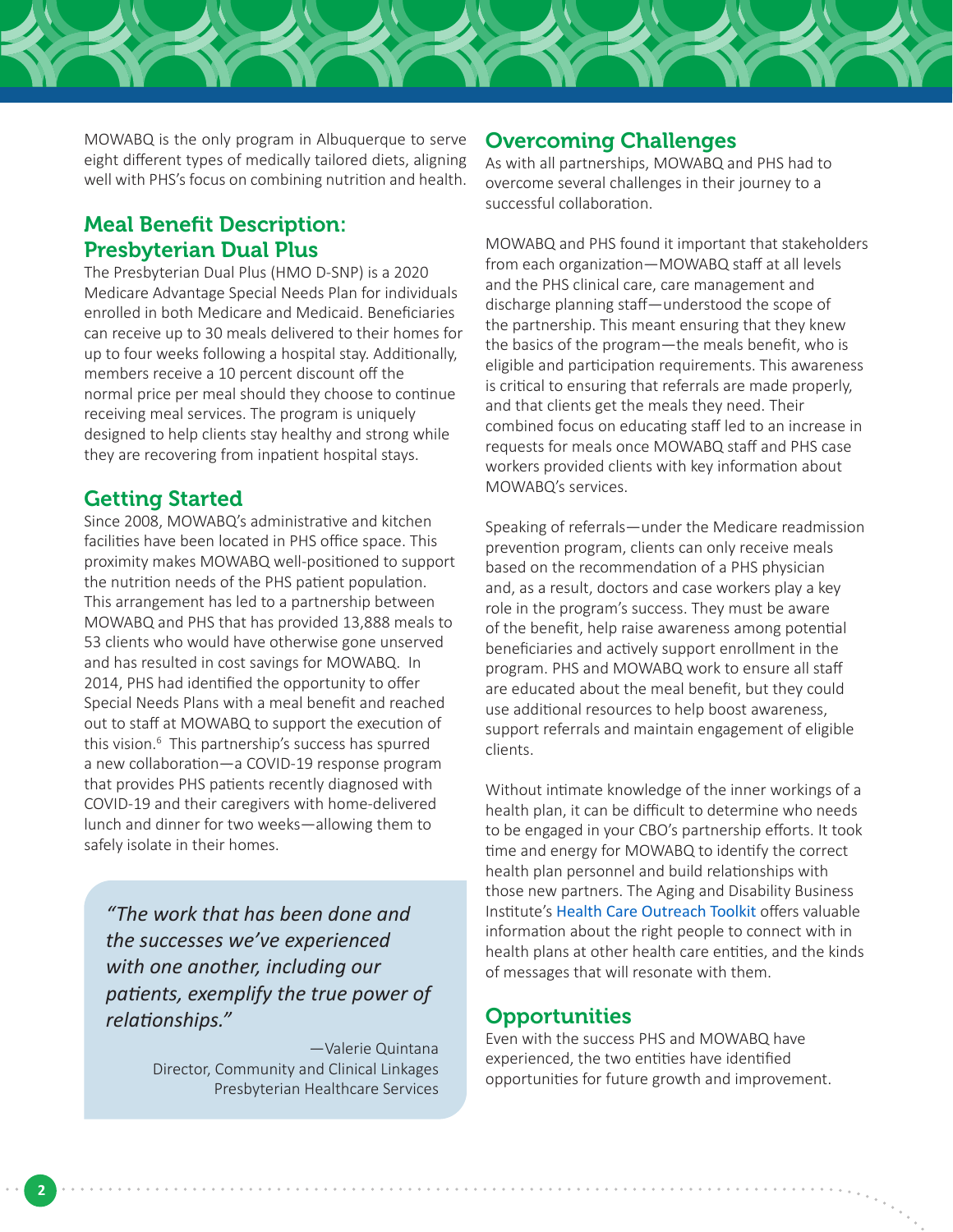

MOWABQ is exploring the possibility of hiring a health liaison with a background in health care and aging services, business development and sales to help them sustain higher-capacity health care partnerships. The team hopes that a health care liaison could advocate for the meal program to potential eligible clients and help ensure that home-delivered meals are considered at the point of discharge.

MOWABQ also recognizes that there are opportunities to share data that could benefit both partner organizations. For MOWABQ, having access to key data points such as hospital readmissions would allow the team to fully evaluate the effectiveness of the collaboration and present data-driven evidence to future potential partners. Nutrition programs can track key changes in client health (e.g., number of falls, instances of depression, etc.) and health care utilization (e.g., doctor visits, trips to the hospital) and having access to comparable utilization data from a health care partner would strengthen MOWABQ's ability to calculate return on investment.

Ensuring that staff know how they can support partnership goals is important to the collaboration. MOWABQ has identified opportunities for staff to receive training on medical billing and coding—two processes it noted require advanced and specific knowledge. Ensuring staff know the ins and outs of the program and have received the proper training prior to contract execution helps ensure a successful partnership.

#### Lessons Learned

Working through challenges with their health care partner and facing new opportunities in the future, MOWABQ's experience with PHS has highlighted several lessons. CBOs must lead financially sustainable partnerships through a negotiated balance of health plan pricing priorities and CBO service costs. CBOs must understand their costs to ensure they are sufficiently reimbursed for the complete expense associated with staff time, meal production, meal delivery and marketing. Initially, CBOs may operate health care partnerships at a loss, subsidizing the cost differentials

from other funding streams, in an effort to build their presence as a business partner. This approach is viable in the short run but threatens the long-term viability of such partnerships in the face of rising administrative, food and transportation costs.

MOWABQ notes that flexibility in service delivery is key not only to the success of the partnership but also the satisfaction of the clients being served. Taking a personcentered approach to nutrition, MOWABQ offers eight medically tailored meals that can be further tailored to meet client food preferences and frequency needs. This flexibility can help increase client satisfaction and lay the groundwork for positive health outcomes. This kind of flexibility also enhances the appeal of partnership to a potential health care partner.

*"Meals on Wheels of Albuquerque has a long tradition of providing client-centered, inventive and flexible nutrition services to older adults in our community. Our partnership with Presbyterian Healthcare Services is yet another opportunity for us to expand our service base to meet the needs of medically and nutritionally vulnerable older adults. This partnership not only provides an additional avenue towards funding stability but has also allowed us to take steps toward expanding our services across the state of New Mexico."* 

> – Shauna Frost, Executive Director Meals of Wheels of Alberqueque